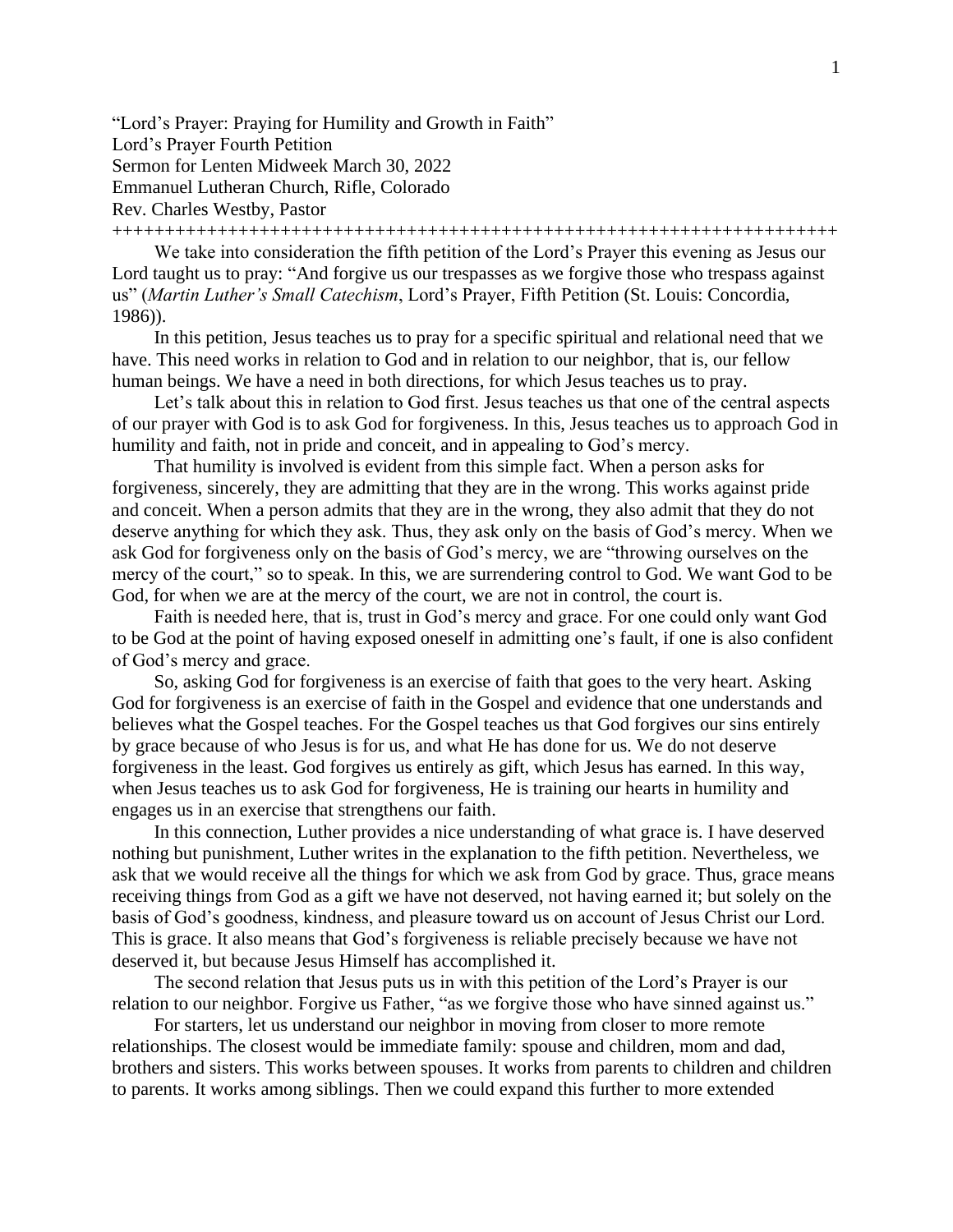relations.

The next most important move outward involves relations within Christian congregations. This is because Christians in congregations are knitted together by the same Holy Spirit and the same body and blood of Christ. They have actually made commitments to each other.

From there we could go to other important relationships in human society; friends, business associates. Then there is your neighbor next door or down the street. Then there is the neighbor that is a stranger.

It is significant that Jesus ties together our asking God to forgive us and our forgiving our fellow humans by that little word "as," as we forgive our neighbor. He does indeed tie them together. If we do not acknowledge that, then we are disregarding what Jesus has actually said.

But how do they relate to each other. What I mean is how can we understand our asking God for forgiveness and forgiving our neighbor as tied together?

We could talk about it like this: They are tied to each other because the same human heart is involved with both. The heart that asks for God's forgiveness is the same heart that either does or does not forgive one's neighbor. The heart that is in humility before God in asking God for forgiveness is the same heart that would not be willing to forgive someone else, if that were the case. But being unwilling to forgive someone else is not the fruit of humility. It is the fruit of pride and conceit. It exhibits a sense of superiority, and therefore the sense of being so deeply offended that there is no way one could forgive that other person. Thus, if the heart that purports to be humble before God in asking God for forgiveness and yet does not forgive someone else is in a fundamental contradiction.

Significantly, the honest and forthright appraisal of this in one's life then generates even more need to ask God for forgiveness.

We should not read the "as" as a condition, however, meaning that God would forgive us only on the condition that we forgive others. I think we should read it more like two sides of the humility of faith in the heart that are real at the same time, and one illuminates the other. To not be willing to forgive is not humility. This exposes pride. To ask God for forgiveness is humility. This humility before God works humility and the fruit of humility toward the neighbor. If one forgives the neighbor, one's humility with God is being applied outwardly in relation to the neighbor.

But one of the objections is: That person has not deserved my forgiveness. Let the one who thinks so take note of what Jesus' response would be: Well, you have not deserved God's forgiveness, either. The dynamics are the same. God forgives us by grace. We forgive our neighbor by grace.

So, Jesus is teaching us in this petition to recognize that we have a great spiritual need. It is the need to undermine and reduce the power of pride in our lives. We need our Father's great help in this regard. We also have the spiritual need of growth of our trust in God's mercy. Jesus teaches us to ask for God's help in both of these things when He teaches us the fifth petition.

This help takes on a practical aspect with respect to other people, particularly in Christian congregations. This is because the pride of not forgiving others tends to produce sin in the heart and pretty awful behavior that is also sin, as the Apostle Paul teaches in Ephesians chapter four. Not being willing to forgive produces bitterness of spirit. It also produces wrath and the things being angry does, particularly in speech, but also in actions. A couple of those things are "clamor" and "slander" (Ephesians 4:30-32).

Clamor means loud or vehement shouting or noise, according to the Oxford Dictionary. It also means protest and demand. When one puts clamor and slander together one gets the picture